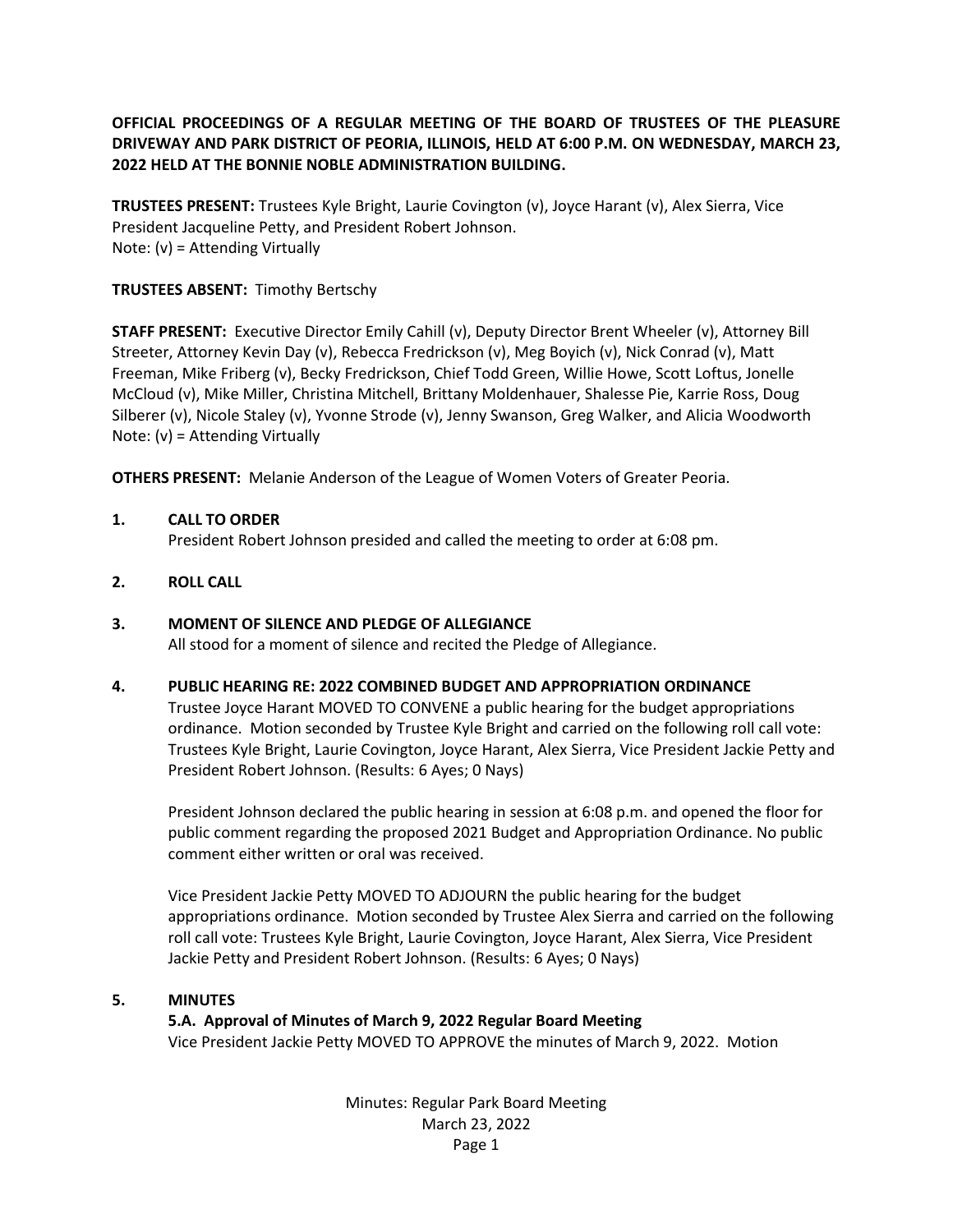seconded by Trustee Alex Sierra and carried on the following roll call vote: Trustees Kyle Bright, Laurie Covington, Joyce Harant, Alex Sierra, Vice President Jackie Petty and President Robert Johnson. (Results: 6 Ayes; 0 Nays)

#### **6. STAFF REPORTS**

#### **6.A. Executive Director**

Emily Cahill thanked everyone for allowing her to participate in tonight's meeting virtually. She reported that the District and President Johnson reviewed the Decatur amphitheater as referenced at the last Board meeting. It appears to be too large for Glen Oak Park. There may be a riverfront opportunity which would require much collaboration with the City of Peoria. The District is looking at options and potential spaces that are similar to what it's hoping to achieve with the Glen Oak Amphitheatre project.

April 5 is the rescheduled date for the Bradley Park bridges ribbon-cutting ceremony. June  $4<sup>th</sup>$  is the ribbon cutting ceremony and celebration for the new pickleball courts at Glen Oak Park. More information will be forthcoming.

Emily is pleased to announce and celebrate staff members Jenny Swanson and Brittany Moldenhauer in their new roles as dedicated marketing professionals for the District. Going forward, at least one of them will be attending each Board meeting. They will handle all slides, technology, social media presence, and improve corporate communications.

Trustee Joyce Harant asked if there is a timeline for discussions to develop the savanna transfer agreement according to the newly approved Springdale Cemetery Intergovernmental Agreement. Emily stated she is waiting to hear back from City Manager Patrick Urich who is working with Maurer Stutz in formally defining the footprint of the savanna, turning it into an actual parcel. Once that process is finalized, she will inform every one of the status. Secretary Woodworth is coordinating obtaining fully-executed copies of the IGA by securing wet-copy signatures from all entities involved.

#### **6.B. Superintendent of Human Resources**

Shalesse Pie shared information provided at last month's Diversity, Equity and Inclusion Committee meeting and the status of filling the District's summer and seasonal positions. A team meets weekly to discuss the areas of the Park District and what is needed to fill these positions. As of March 8, the District had 264 open positions. As of March 15, the District had 247 open positions. As of yesterday, the District had 237 open positions. Efforts in filling the positions include attending the Urban League job fair on January 19, Bradley University virtual career fair on February 15, Bradley Career Fair on February 22, PPD job fair on March 7, visiting Manual High School on March 11, visit Peoria High School March 18. The District plans to have a table at many upcoming job fairs.

Working with the marketing team, Shalesse stated they wanted to make the PPD website user friendly and inviting for people to understand District culture and what the District brings to the workforce in our community. They started meeting at the end of last year creating ideas on how to improve the website and its look. Shalesse Pie presented a marketing video featuring PPD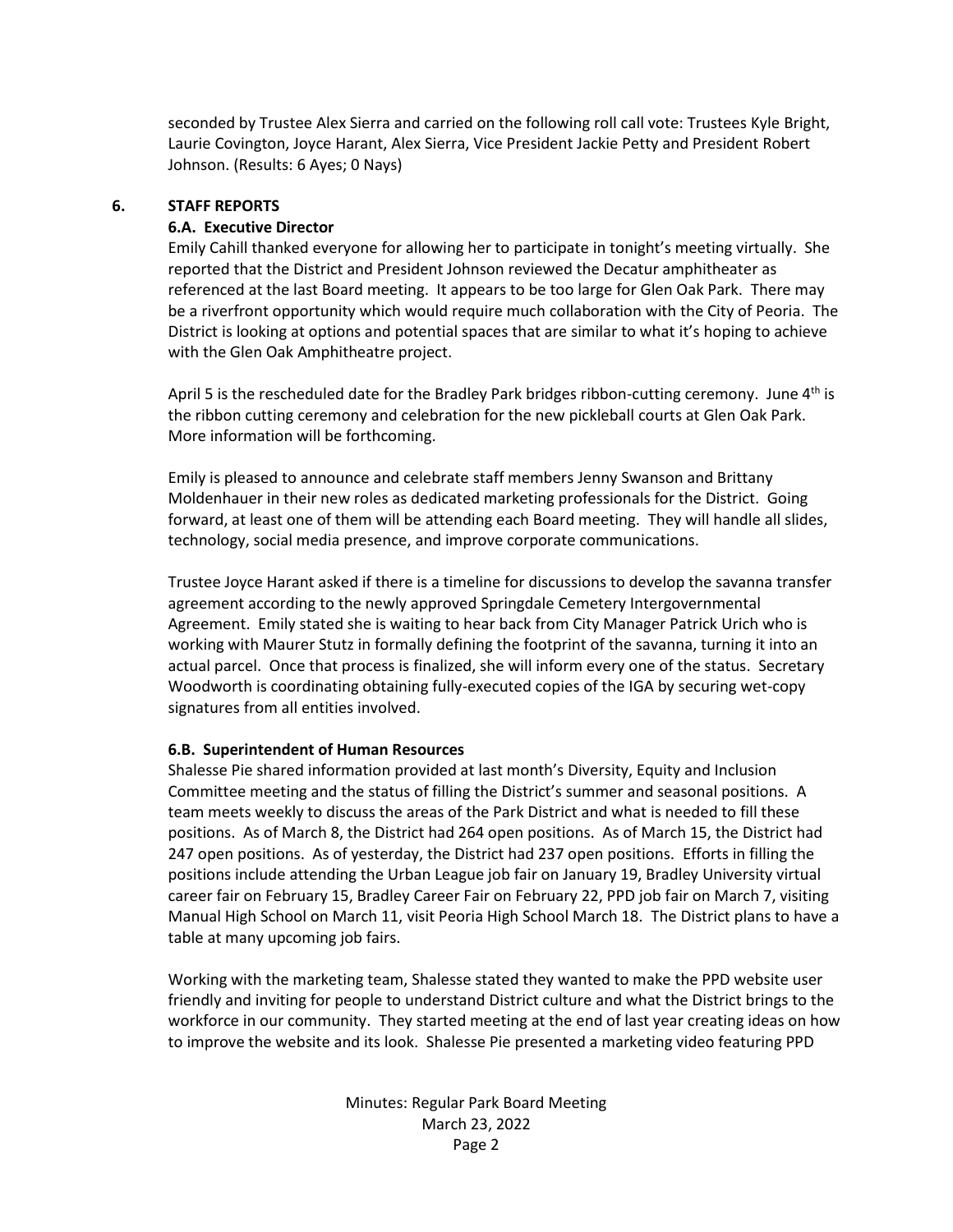employee Graylin Guyton. The video can be seen here: [https://youtu.be/G76Z6lAPjiM.](https://youtu.be/G76Z6lAPjiM) *Please see Attachment A* for presentation slides.

Trustee Kyle Bright asked if PPD has videos on YouTube pre-roll. Brittany Moldenhauer stated she will check.

#### **7. COMMITTEE REPORTS**

#### **7.A. Finance Committee – Approval of Accounts Payable**

Trustee Joyce Harant reported the Finance Committee has examined the bills and moves that the President and Secretary be authorized to issue orders on the Treasurer for the several amounts.

Trustee Joyce Harant MOVED TO APPROVE the current listing of accounts payable. Motion seconded by Vice President Jackie Petty and carried on the following roll call vote: Kyle Bright, Laurie Covington, Joyce Harant, Alex Sierra, and Vice President Jackie Petty and President Robert Johnson. (Results: 6 Ayes; 0 Nays)

#### **8. NEW BUSINESS**

**8.A. Presentation and adoption of 2022 Combined Budget & Appropriations Ordinance** Attorney Streeter gave an overview of the purpose for the budget and appropriations ordinance. The district must take certain steps by state law before it can levy taxes. During the first quarter of each fiscal year the Park Board is required under the Illinois Park District Code to approve a combined budget and appropriation ordinance. By state law this ordinance must be passed and filed with the county clerk. The combined annual budget and appropriation ordinance appropriates the monies that are necessary to cover projected expenses and liabilities the district may incur in its current budget year. This ordinance has been available for public inspection for 30 days and up until tonight's public hearing. Proper notice of the hearing has been published in the local newspaper. The budgetincluded in the ordinance,which is nearly 50 pages in length, contains estimated maximum amounts that could conceivably be spent during the fiscal year, if sufficient funds were available, a statement of cash on hand at the beginning of the fiscal year, a statement of estimated cash expected to be on hand at the end of the year, and estimated revenues anticipated to be received by the District during the fiscal year from all sources. The ordinance sets upper limits on both revenues and expenditures that could occur in the fiscal year if sufficient funds were available. The estimated budget figures have been provided by Superintendent Ross and her staff. The document has been reviewed by Executive Director Cahill and Attorney Streeter. Secretary Woodworth has prepared the final document for presentation. This document is similar to prior years.

Trustee Alex Sierra MOVED TO WAIVE the reading of the ordinance and approve the adoption of the 2022 combined budget and appropriations ordinance as presented. Motion seconded by Trustee Joyce Harant and carried on the following roll call vote: Kyle Bright, Laurie Covington, Joyce Harant, Alex Sierra, and Vice President Jackie Petty and President Robert Johnson. (Results: 6 Ayes; 0 Nays)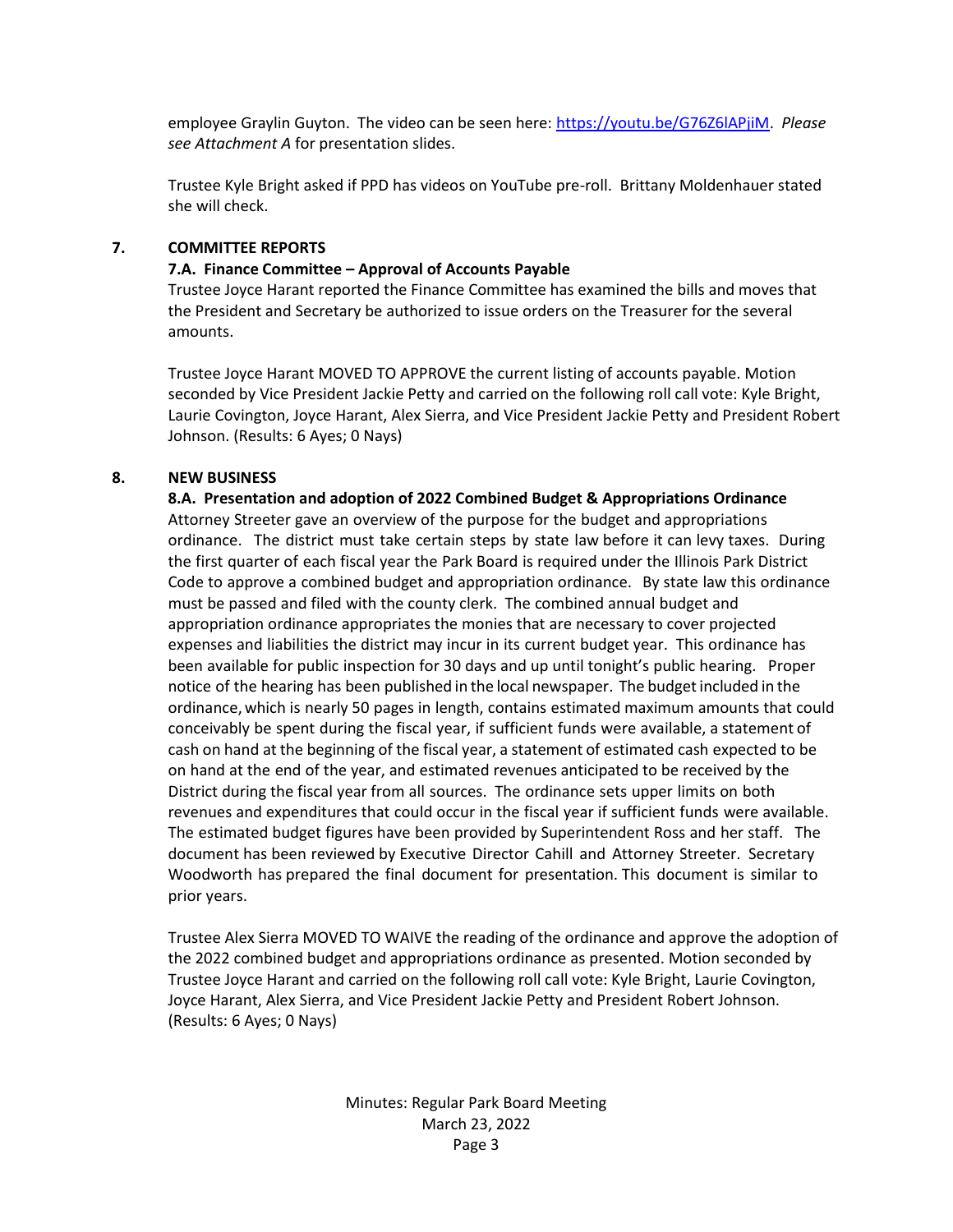**TOTAL ESTIMATED FUND EXPENDITURES SUMMARY:**

**FOR THE PURPOSE OF THE AUDIT FUND OF THE PLEASURE DRIVEWAY AND PARK DISTRICT OF PEORIA, ILLINOIS, FOR THE CALENDAR YEAR BEGINNING JANUARY 1, 2022 AND ENDING DECEMBER 31, 2022 IN THE AMOUNT OF \$78,888.**

**\* \* \* \* \***

**FOR THE PURPOSE OF PAYING INTEREST AND RETIRING GENERAL OBLIGATION BONDS OF THE PLEASURE DRIVEWAY AND PARK DISTRICT OF PEORIA, ILLINOIS, FOR THE CALENDAR YEAR BEGINNING JANUARY 1, 2022 AND ENDING DECEMBER 31, 2022 IN THE AMOUNT OF \$5,094,688.**

**\* \* \* \* \***

**FOR FEDERAL SOCIAL SECURITY INSURANCE PROGRAM PURPOSES OF THE PLEASURE DRIVEWAY AND PARK DISTRICT OF PEORIA, ILLINOIS, FOR THE CALENDAR YEAR BEGINNING JANUARY 1, 2022 AND ENDING DECEMBER 31, 2022 IN THE AMOUNT OF \$1,233,750.**

**\* \* \* \* \***

**FOR CORPORATE PURPOSES OF THE PLEASURE DRIVEWAY AND PARK DISTRICT OF PEORIA, ILLINOIS, FOR THE CALENDAR YEAR BEGINNING JANUARY 1, 2022 AND ENDING DECEMBER 31, 2022 IN THE AMOUNT OF \$24,956,197.**

**\* \* \* \* \***

**FOR ILLINOIS MUNICIPAL RETIREMENT FUND PURPOSES OF THE PLEASURE DRIVEWAY AND PARK DISTRICT OF PEORIA, ILLINOIS, FOR THE CALENDAR YEAR BEGINNING JANUARY 1, 2022 AND ENDING DECEMBER 31, 2022 IN THE AMOUNT OF \$908,750. \* \* \* \* \***

**FOR THE PURPOSE OF FUNDING THE DISTRICT'S SHARE OF EXPENSES PROVIDING FOR THE ESTABLISHMENT, MAINTENANCE AND MANAGEMENT OF JOINT RECREATIONAL PROGRAMS FOR THE HANDICAPPED UNDER THE JOINT PROGRAM AGREEMENT OF THE PLEASURE DRIVEWAY AND ARK DISTRICT OF PEORIA, ILLINOIS, FOR THE CALENDAR YEAR BEGINNING JANUARY 1, 2022 AND ENDING DECEMBER 31, 2022 IN THE AMOUNT OF \$1,683,471.**

**\* \* \* \* \***

**FOR LIABILITY PURPOSES OF THE PLEASURE DRIVEWAY AND PARK DISTRICT OF PEORIA, ILLINOIS, FOR THE CALENDAR YEAR BEGINNING JANUARY 1, 2022 AND ENDING DECEMBER 31, 2022 IN THE AMOUNT OF \$707,812.**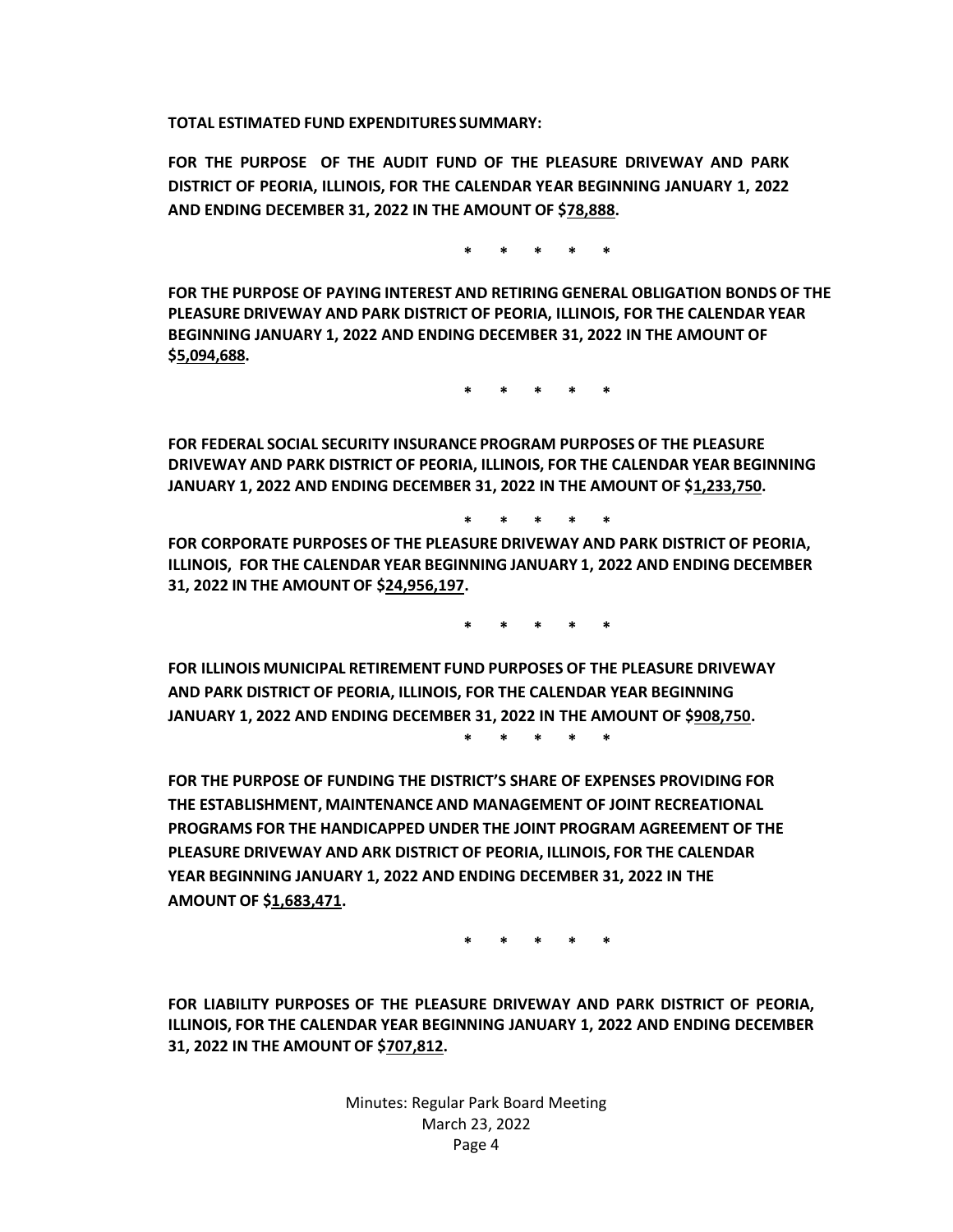**\* \* \* \* \***

**FOR THE PURPOSE OF THE PLANNING, ESTABLISHING AND MAINTAINING OF THE MUNICIPAL RECREATION PROGRAM WITHIN THE BOUNDARIES OF THE PLEASURE DRIVEWAY AND PARK DISTRICT OF PEORIA, ILLINOIS, FOR THE CALENDAR YEAR BEGINNING JANUARY 1, 2022 AND ENDING DECEMBER 31, 2022 IN THE AMOUNT OF \$20,081,504.**

**\* \* \* \* \***

**FOR MUSEUM PURPOSES OF THE PLEASURE DRIVEWAY AND PARK DISTRICT OF PEORIA, ILLINOIS, FOR THE CALENDAR YEAR BEGINNING JANUARY 1, 2022 AND ENDING DECEMBER 31, 2022 IN THE AMOUNT OF \$2,484,269.**

**\* \* \* \* \***

**FOR THE PURPOSE OF CONSTRUCTING, MAINTAINING, PAVING AND LIGHTING STREETS AND ROADWAYS OF THE PLEASURE DRIVEWAY AND PARK DISTRICT OF PEORIA, ILLINOIS, FOR THE CALENDAR YEAR BEGINNING JANUARY 1, 2022 AND ENDING DECEMBER 31, 2022 IN THE AMOUNT OF \$135,000.**

**\* \* \* \* \***

**FOR PARK POLICE FORCE PURPOSES OF THE PLEASURE DRIVEWAY AND PARK DISTRICT OF PEORIA, ILLINOIS, FOR THE CALENDAR YEAR BEGINNING JANUARY 1, 2022 AND ENDING DECEMBER 31, 2022 IN THE AMOUNT OF \$623,410.**

**\* \* \* \* \***

**FOR THE PURPOSE OF MAINTENANCE, REPAIR AND OPERATION OF RECREATION CENTERS AND PLANNING, ESTABLISHING AND MAINTAINING RECREATIONAL PROGRAMS BY THE PLEASURE DRIVEWAY AND PARK DISTRICT OF PEORIA, ILLINOIS, FOR THE CALENDAR YEAR BEGINNING JANUARY 1, 2022 AND ENDING DECEMBER 31, 2022 IN THE AMOUNT OF \$3,270,127.**

**\* \* \* \* \***

**FOR THE PURPOSE OF NEW PROJECTS, MAINTENANCE AND REPAIR TO BE PAID FROM THE TAX LEVIED BY AUTHORITY OF THE REFERENDA OF THE ELECTORS OF THE PLEASURE DRIVEWAY AND PARK DISTRICT OF PEORIA, ILLINOIS, FOR THE CALENDAR YEAR BEGINNING JANUARY 1, 2022 AND ENDING DECEMBER 31, 2022 IN THE AMOUNT OF \$8,238,021.**

**\* \* \* \* \***

**FOR WORKERS COMPENSATION AND UNEMPLOYMENT INSURANCE PURPOSES OF THE PLEASURE DRIVEWAY AND PARK DISTRICT OF PEORIA, ILLINOIS, FOR THE CALENDAR YEAR BEGINNING JANUARY 1, 2022 AND ENDING DECEMBER 31, 2022 IN THE AMOUNT OF \$559,846.**

**\* \* \* \* \***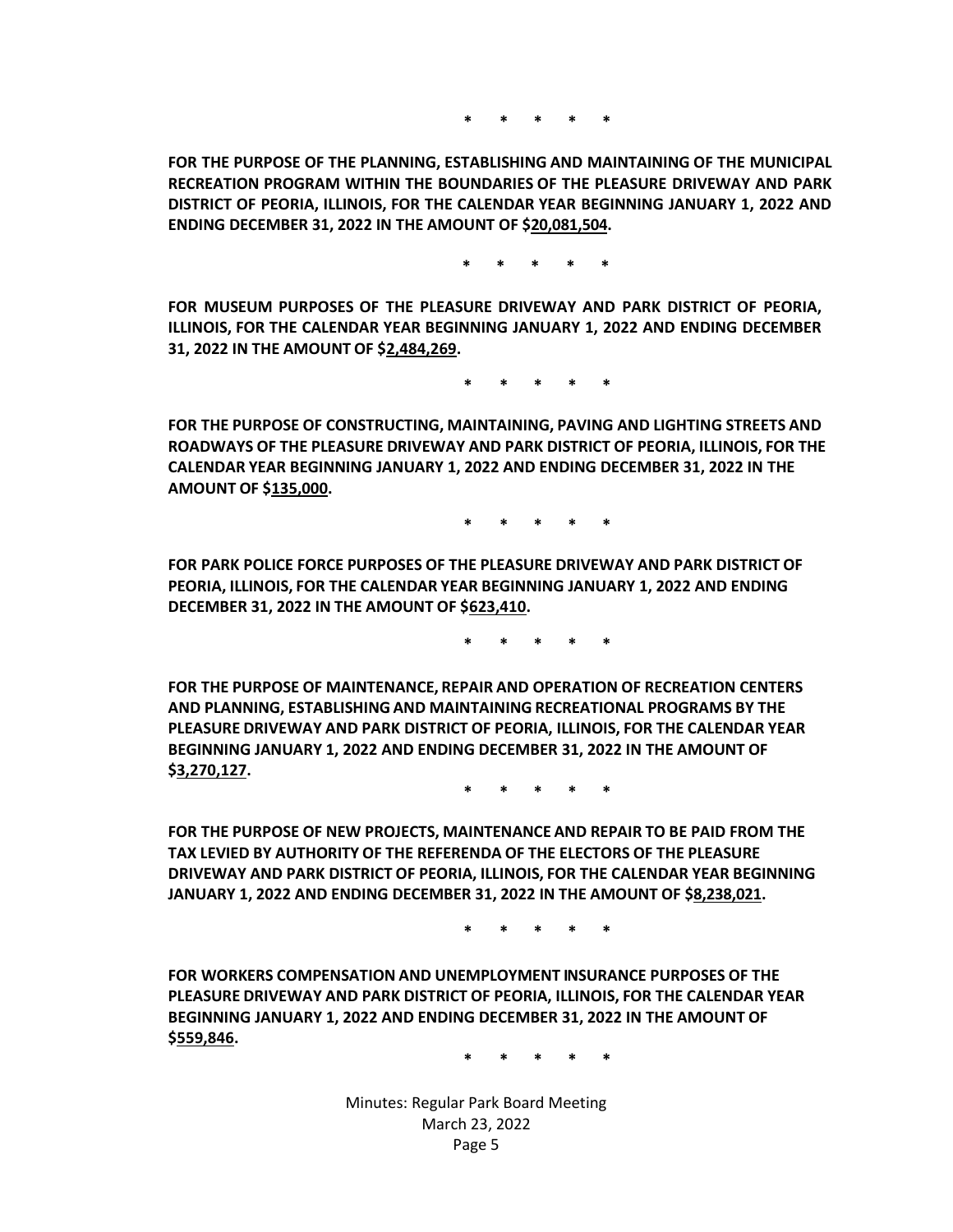#### **TOTAL ESTIMATED REVENUES SUMMARY:**

#### **ESTIMATE OF CASH ON HAND AT BEGINNING OF FISCAL YEAR IS EXPECTED TO BE \$28,705,529.**

**ESTIMATE OF THE EXPECTED CASH TO BE RECEIVED DURING THE YEAR FROM ALL SOURCES IS \$39,570,622.**

**ESTIMATE OF EXPENDITURES CONTEMPLATED FOR THE YEAR IS \$70,055,733.**

**ESTIMATE OF CASH EXPECTED TO BE ON HAND AT THE END OF THE YEAR IS \$16,104,801.**

**ESTIMATE OF THE AMOUNT OF TAXES TO BE RECEIVED DURING THE YEAR IS \$17,884,383.**

**PRESIDENT JOHNSON DECLARED THE ORDINANCE ADOPTED.**

#### **8.B. Approval of Proposed Policy Revision – Section III Duties and Powers of the Executive Director of Parks and Recreation Paragraph 3.04**

Trustee Alex Sierra MOVED TO APPROVE the proposed policy revision – Section III Duties and Powers of the Executive Director of Parks and Recreation Paragraph 3.04.Motion seconded by Trustee Kyle Bright and carried on the following roll call vote: Kyle Bright, Laurie Covington, Joyce Harant, Alex Sierra, and Vice President Jackie Petty and President Robert Johnson. (Results: 6 Ayes; 0 Nays)

#### **8.C. Committee Assignment – RiverPlex-YMCA Ad Hoc**

President Johnson stated that Trustees Kyle Bright and Timothy Bertschy have agreed to represent the Peoria Park District in serving on the RiverPlex/YMCA Ad Hoc Committee.

#### **9. CALENDAR OF CONSENT ITEMS**

- **9.A. Bid - Partial Roadway Replacement Phase Two - Peoria Stadium**
- **9.B. Bid - Asphalt Path Replacement - Rock Island Greenway Route 6 to Chanute Road**
- **9.C. Bid – Screen-printed Shirts and Hats**
- **9.D. Bid – 2022 Pool Chemicals**
- **9.E. Bid – 2022 Janitorial Products and Paper Supplies**

Trustee Joyce Harant MOVED TO APPROVE Calendar of Consent Items 8.A. and 8.B. Motion seconded by Trustee Alex Sierra and carried on the following roll call vote Trustees Kyle Bright, Laurie Covington, Joyce Harant, Alex Sierra, Vice President Jackie Petty and President Robert Johnson. (Results: 6 Ayes; 0 Nays)

In reference to items 9.C., 9.D., and 9.E., Vice President Jackie Petty asked Nicole Staley why the workforce profile is not provided with the workorders in items 9.C. thru 9.E. Nicole stated that the workforce profile is generally requested for items that require services and labor, not goods. These current items are commodity purchases and do not require them to perform any type of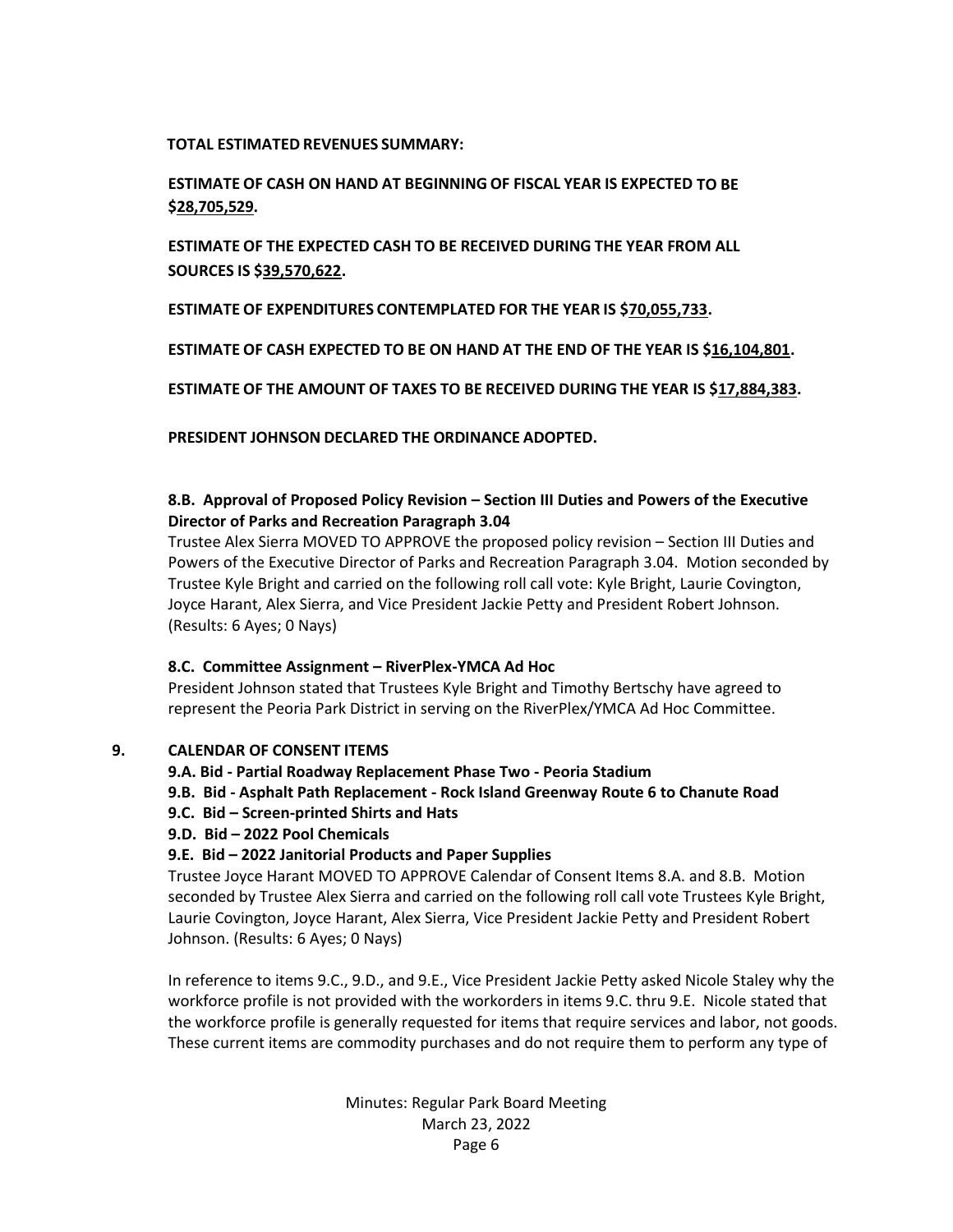service. Karrie Ross stated that for commodity purchases and supplies, where no labor or services being performed on District premises are required, the company's workforce profile is not requested. However, per District policy, the EEO certification form is requested, regardless of whether commodity items are purchased or work is to be performed. The workforce profile is only requested for work performed on premises. Vice President Petty understands and makes sense to a certain degree, but when the District does any kind of business with vendors, she expects to know who they are hiring and if they have a diverse workforce. She does not believe women should be included as minorities for data recording, but should be considered a protected class. Karrie Ross stated that per Park Code, the bid process is to be based on the total cost, as long as it's a responsible bidder. Trustee Alex Sierra stated that he recalls the Diversity Equity and Inclusion (DEI) Committee having proposed an updated expenditure policy that would make it easier for the District to do business with third party vendors, specifically with minorities and women. Emily Cahill confirmed this, stating however, this is a different issue. She stated that the District has found historically, when purchasing a commodity, it does not request the company's workforce information as it is not applicable and does not affect whether the District would purchase the commodity as it is price driven, the lowest price from a responsible bidder, gets the business. Attorney Streeter stated that as discussed in the DEI Committee, the District cannot use race-based decision-making and the District is bound by the Park District Code to use the lowest responsible bidder. It can however, be a topic to discuss at the DEI Committee-level in order to understand more about what legally can and cannot be done within the Code. President Johnson stated that this topic was discussed at the IAPD Legislative Conference. Trustee Joyce Harant urged staff and Board to follow this topic closely with our legislators in order to ensure any Code changes that may occur, are in the DEI direction the District wants it to. Emily stated that the District will add this topic to the next DEI Committee agenda and gather information about where that bill sits. The District will also add a lowest responsible bidder conversation with those changes as well as the PPS150 purchasing policy that was shared with the DEI Committee and the workforce profile piece tied to commodities. She will work with Karrie Ross and Attorney Streeter in providing this information in advance of the next DEI Committee meeting.

Vice President Jackie Petty MOVED TO APPROVE Calendar of Consent Items 8.C, 8.D. and 8.E. Motion seconded by Trustee Kyle Bright and carried on the following roll call vote Trustees Kyle Bright, Laurie Covington, Joyce Harant, Alex Sierra, Vice President Jackie Petty and President Robert Johnson. (Results: 6 Ayes; 0 Nays)

**10. PENDING BUSINESS**

None

**11. CITIZEN REQUEST TO ADDRESS THE BOARD** None

#### **12. COMMUNICATIONS 12.A. Thank you from St. Jude**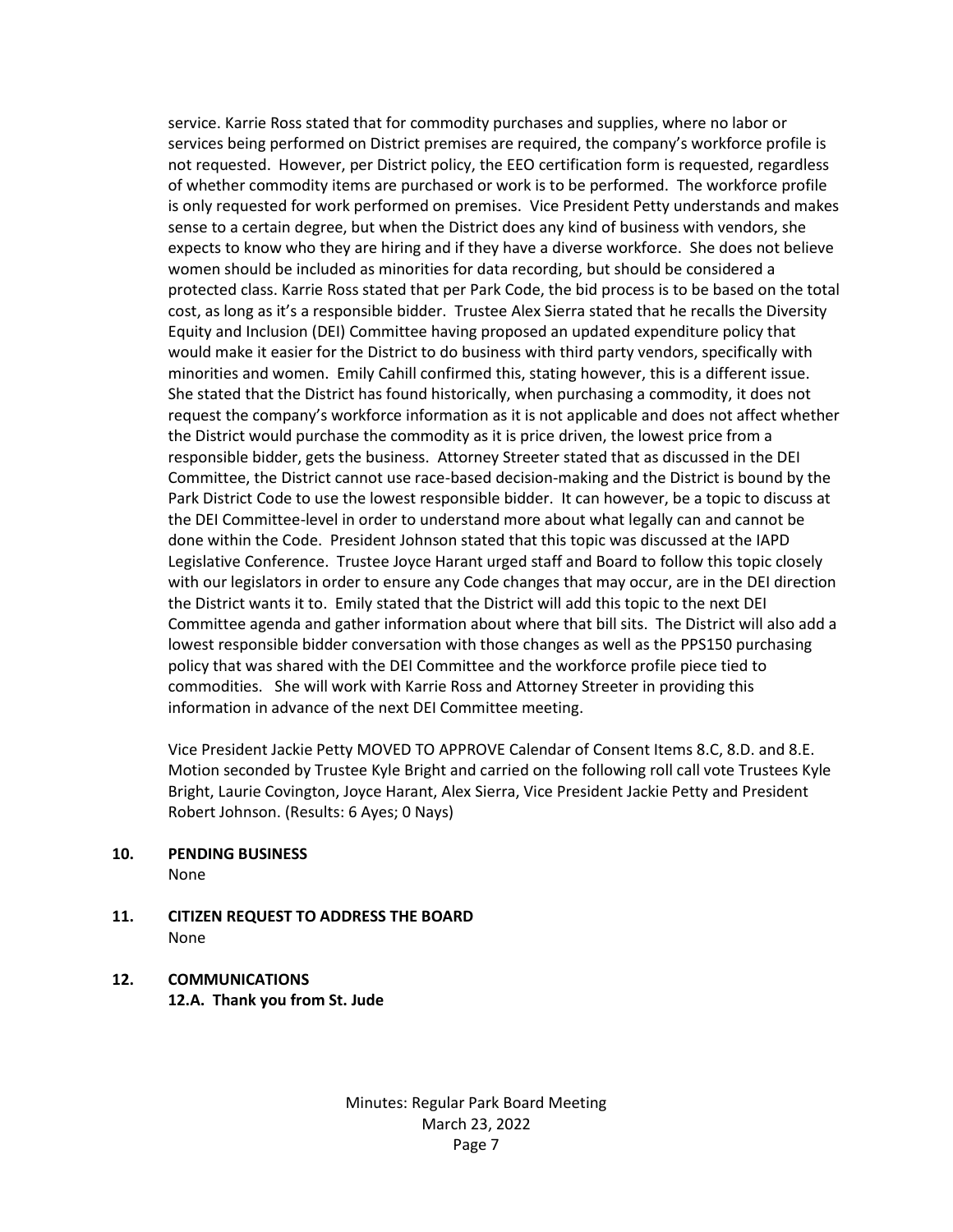#### **13. OTHER BUSINESS**

Vice President Jackie Petty stated that she received a call from Garry Moore of WPNV radio. He stated he is not receiving press releases or information i.e. the Harlem Renaissance held at Proctor Center. He checked into it and found that he does not have a contact with the District anymore even though he does have an agreement in place for 2022. Mr. Moore forwarded emails between himself and Brian Buralli of Central States Media. Vice President Petty will forward the emails to Emily Cahill for follow up. Emily stated that Gary Moore is on the District's press release list so she will check with Central States Media to find out what the issue is.

Trustee Alex Sierra stated that results of the District's community survey were presented at the Diversity Equity and Inclusion (DEI) Committee meeting held last week. He has questions about where the survey was distributed and he had noticed that no District facilities were listed in the distribution list, asking why. Emily Cahill stated that the survey was provided to people electronically and there were no hard-paper copies distributed. Distributing the survey electronically helps to keep the data from being skewed due to the relationship a patron may have with the facility and so it doesn't promote any particular facility in the District. Trustee Sierra stated he would love to see program participants youth, their parents, etc. more inclusive of this survey. Emily stated that those participants were indeed included in the survey, electronically. The District did encourage patrons to please take the survey online. Trustee Sierra asked if Emily had received a follow up from Peter Kobak on why approximately 20% of the program participants weren't reflected in the community survey. She has not heard back yet and he is out at the moment but she will try obtain the U of I contact info and follow up with them.

President Johnson asked if the pool at John Gwynn has been maintained in preparation for opening this year. Matt Freeman stated that 2 years ago all of the pool and filter pumps were replaced. Last year the pool was ready to fill, with all mechanicals primed and everything functional, however, staff shortages prevented the pool's opening. This year the District anticipates possibly replacing some leaky seals, some of which are rubber and may have dried and cracked. Other than that, the mechanicals are in great shape. The District installed new return filters in the bottom of the pools as well. The grounds will be maintained and spring cleaned, ready to go. Maintenance prep takes approximately 3 weeks.

Brent Wheeler stated the District has made progress in hiring lifeguards. Between the February and March classes, the District has added 10-15 guards. Another class has 12 swimmers in it and we are hopeful they will complete successfully.

President Johnson asked what was the status of the flooring replacement at Trewyn. Becky Fredrickson stated that the Trewyn indoor project expanded more than anticipated. Initially, replacement of the large wooden floor was planned. However, upon further inspection, the restroom needed work which ultimately lead to modifying walls and the decision to replace the restroom floors. When the walls were modified, asbestos testing was performed which came back positive. As a result, abatement for the restroom floors will occur first. Once they are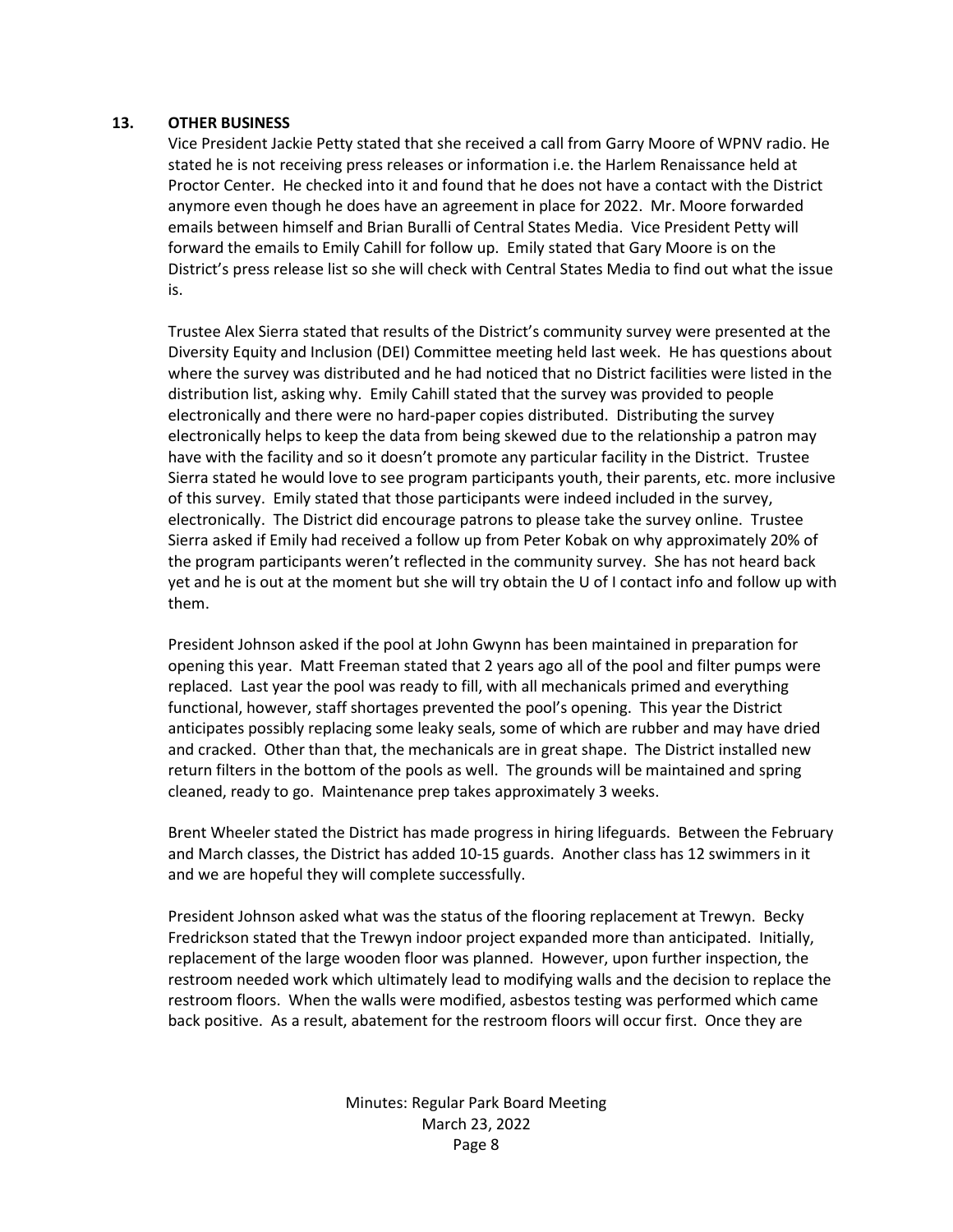replaced, the larger wooden floor replacement will be evaluated. The District has talked with a contractor and received pricing and specs to see what the options are.

President Johnson asked what is the schedule for keeping parks and grounds manicured. Matt Freeman stated that small parks take care of 23 parks and properties. Their crew will return next Monday, March 28 at which time they'll start performing grounds keeping for those 23 parks and properties. The District has dedicated year-round full-time staff at Glen Oak Park, Detweiller Park, Lakeview Park, Grandview Drive and Bradley Park to take care of grounds. In winter months, the District has 3 small parks full time staff that maintain approximately 500 acres during the winter months. As the growth cycle starts, approximately late March the seasonal crews are brought back to start spring cleanup. When events at parks are held where a large number of people attend, same day and next day trash and clean up occurs. Around April, when the weather gets nicer, the District anticipates more patrons will visit parks. As such, trash and litter cleanup occur every day, early in the day before patrons arrive, and end of day after patrons leave.

Trustee Alex Sierra asked if the District will provide Sunday Funday passes this summer as it did last summer. Emily Cahill stated yes, it is part of the District's program strategy for the summer. The District will not be doing Sunday Funday transportation in the form as last year due to low turnout. The District is looking at other ways to reduce that transportation barrier.

#### **13.A. Closed Session**

At 6:47 p.m. Trustee Laurie Covington made a Motion to Convene into Closed Session under Illinois Open Meetings Act Section 2(c)(1) The appointment, employment, compensation, discipline, performance, or dismissal of employees. Motion seconded by Vice President Jackie Petty and carried on the following roll call vote: Trustees Kyle Bright, Laurie Covington, Joyce Harant, Alex Sierra, Vice President Jackie Petty and President Robert Johnson. (Results: 6 Ayes; 0 Nays)

#### **14. ADJOURNMENT**

At 8:43 p.m. Vice President Jackie Petty MOVED TO ADJOURN. Motion seconded by Trustee Kyle Bright and carried on the following roll call vote: Trustees Kyle Bright, Laurie Covington, Joyce Harant, Alex Sierra, Vice President Jackie Petty and President Robert Johnson. (Results: 6 Ayes; 0 Nays)

Full discussion can be viewed at the following link: <https://fb.watch/c1xYtMQ-3G/>

Respectfully Submitted by Alicia Woodworth Executive Assistant and Secretary to the Board

\_\_\_\_\_\_\_\_\_\_\_\_\_\_\_\_\_\_\_\_\_\_\_\_\_\_\_\_\_\_\_\_\_\_\_\_\_\_\_\_\_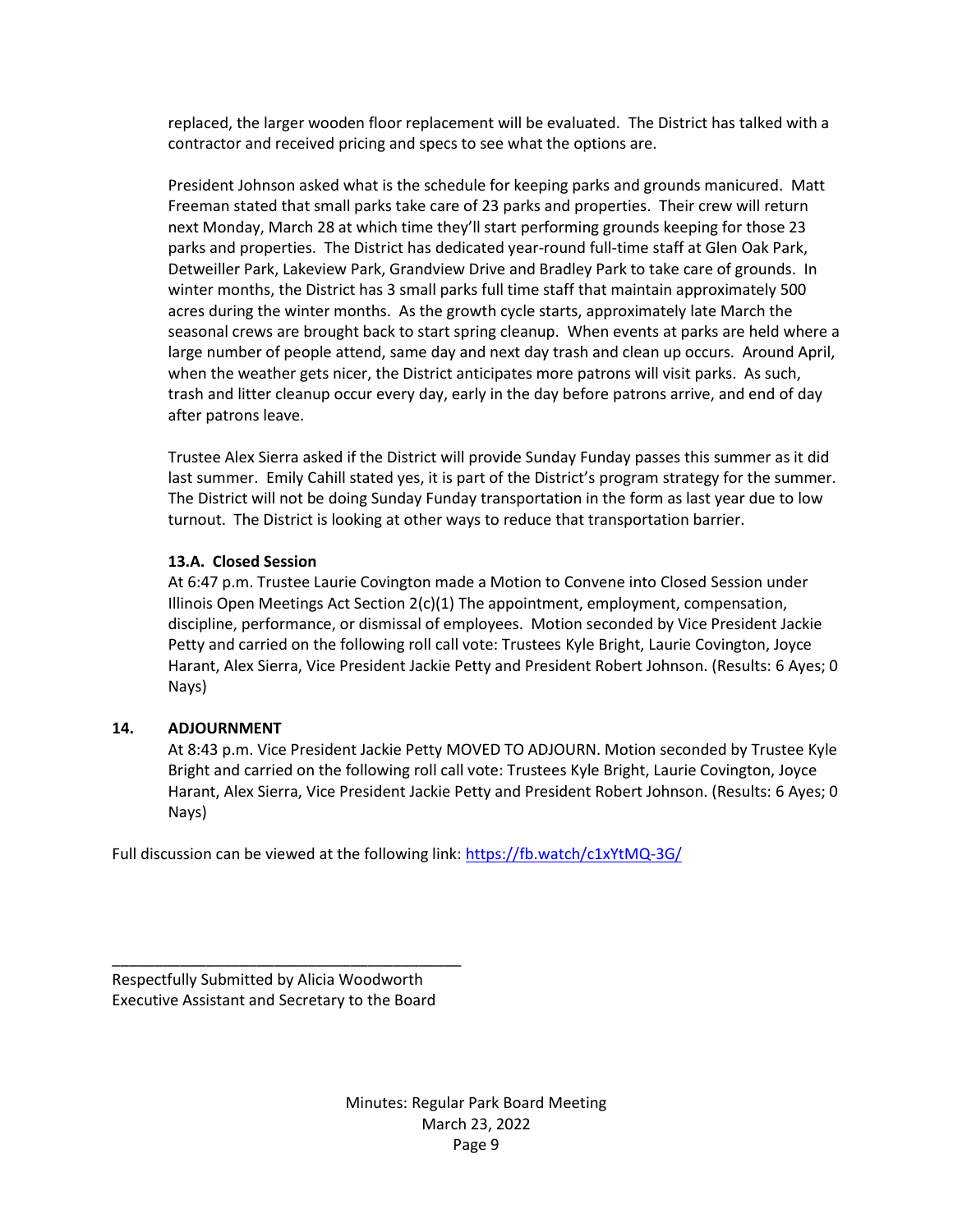#### **ATTACHMENT A**





# **OUR CULTURE**

At the Peoria Park District we bring together passionate individuals who are focused on enhancing the quality of parks and recreation experience for all those who live, work and play in our District. Learn more about our fun, dynamic and innovate work environment helow.

"I LOVE SEEING SUCH AN AMAZING AND DIVERSE<br>STAFF AND HOW HARD (PPD) WORKS TO BE INDUUSIVE<br>AND ACCESIBLE TO THE COMUNITY." -TESSA, PLAYHOUSE

# **OUR MISSION**

We contribute to a vibrant Peoria community by responsibly using our District resources to offer the best possible parks and recreation experiences to those who live, work and play in our District.

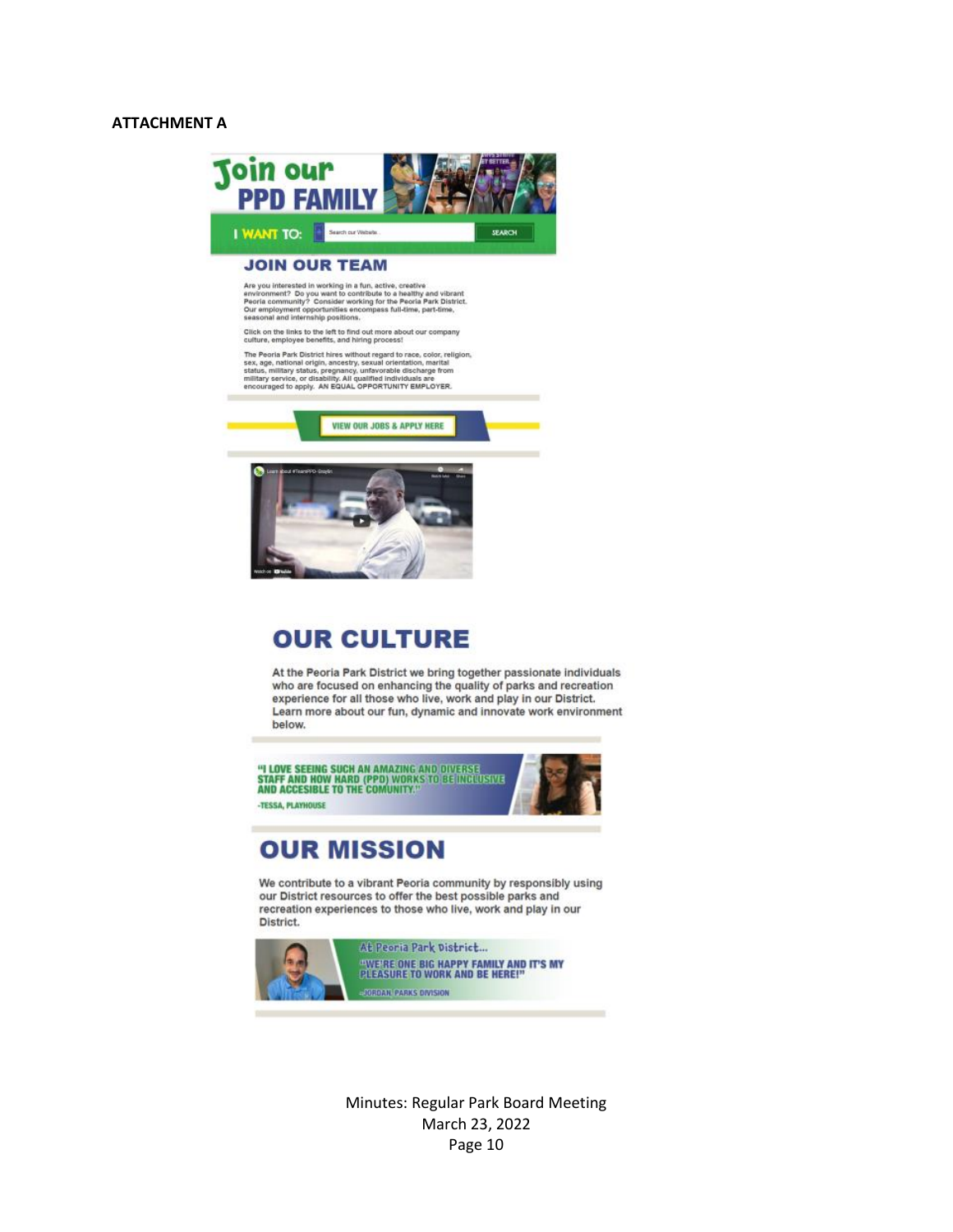#### **ATTACHMENT A (CONTINUED)**

## **OUR VALUES**

Building on our commitment to our PRAISE model for customer service, we agree to uphold the following values in our work. We will be:

- . Professional: well-trained and proficient at all levels of our organization.
- . Respectful: considerate of others and honest in our interactions.
- . Accountable: transparent and responsible for our decisions and their impact on our District, our community, and the environment.
- . Innovative: open to new approaches that achieve better outcomes and that make our District more sustainable for the future.
- . Safe: proactive in providing safe spaces and places for those who work and play in our District parks and facilities.
- · Equitable: focused on equitable access to parks, facilities, and programs that promote healthy and active lifestyles across our diverse community.

At Peoria Park District... "I FEEL LIKE I MATTER AND MY VOICE IS HEARD<sup>33</sup> **-KADAR, BUSINESS DIVISION** 



# **OUR PRIORITIES**

- . We will be responsible stewards of all District resources.
- . We will focus on services that make the greatest impact.
- . We will create a culture that values and supports each other, those we serve and our community



#### **"I LOVE THE PEOPLE THAT MAKE UP THE PPD AND BEING A PART OF A GROUP THAT IS CONSTANTLY TRYING TO BETTER OUR COMMUNITY."**

-JACOB, PARKS DIVISION

**VIEW OUR JOBS & APPLY HERE**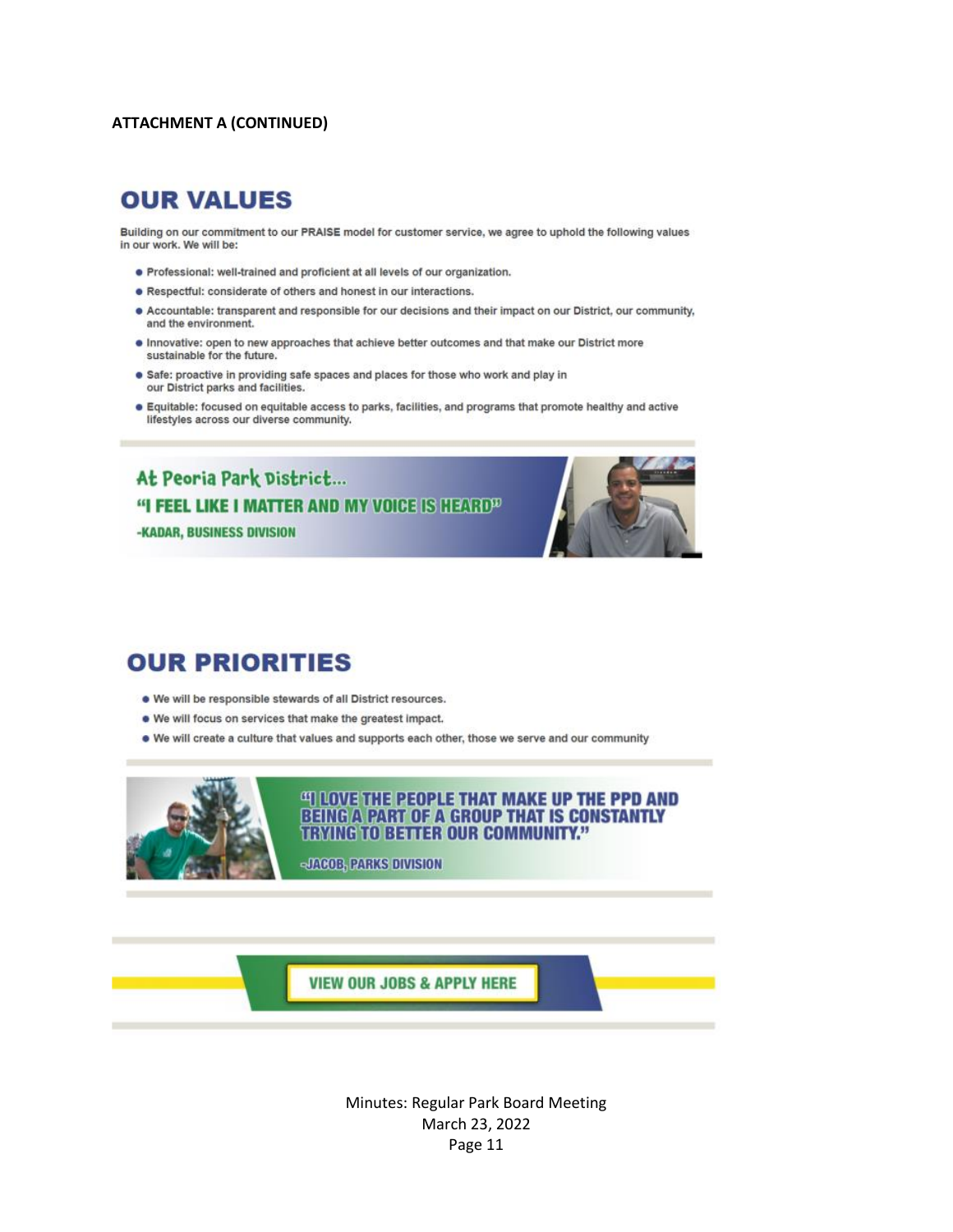### **EMPLOYEE BENEFITS**

At the Peoria Park District, we aim to create a culture that values and supports each other, those we serve and our community. In doing so, we must provide a well-rounded myriad of benefits that speak directly to those values and shows our staff we care about them, their families, and total well-being. Peoria Park District is proud to offer competitive pay, a wide-variety of amazing benefits and other employee incentives.

All employees get access to our amazing system of parks and recreation within the Peoria community. Free workouts at the RiverPlex, free visits to the Zoo, free rounds of golf and so much more are available to all Peoria Park District employees. View those employee benefits by clicking "Employee Benefits" below.

ALL EMPLOYEE BENEFITS

### **FULL-TIME BENEFITS**

In addition to the all employee benefits above, our full-time staff receive a robust and very generous benefits package. Below is a comprehensive overview of those benefits. Please note, a full benefits package overview will be provided when hired. To learn more within each area, simply expand the benefit by clicking the plus sign.

### **HIRING PROCESS**

Thank you for your interest in joining our fun, creative and innovative environment! Below is the hiring process at the Peoria Park District to help answer any frequently asked questions you may have!



We post jobs on our online portal at https://peoriaparks.aaimtrack.com/jobs/. Browse through an alphabetized list of all current employment opportunities, including full time, part time, seasonal, and internships. Click on the job title entry for further information and access to a pdf of the full job posting.



You may need the following documents and items/pieces of information to successfully complete your job application:

- · Driver's License or State ID (if applicable)
- · Current/active Email Address
- · Cover Letter
- · Resume
- · Professional References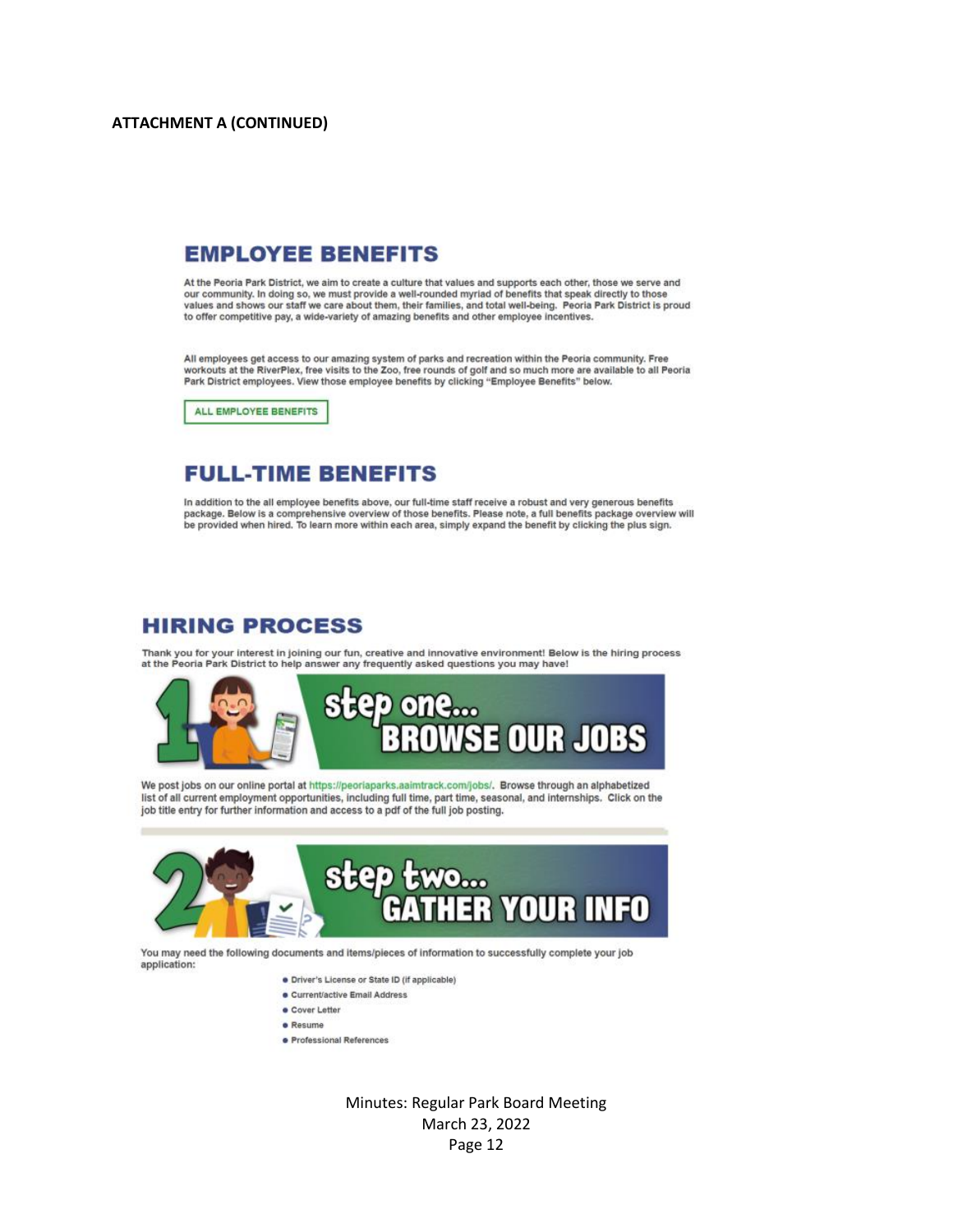#### **ATTACHMENT A (CONTINUED)**



We only accept applications submitted through our online job portal. When you find the position, you wish to apply for, complete the "Apply Now" section on the right-hand side of the web page, next to the job posting. Follow the prompts, that will guide you through the online application, as you fill in your information. Once you have successfully completed and submitted your application, you will receive a system generated confirmation email, which means that we have successfully received your application.



All applications are processed by the Human Resources Department and distributed to the appropriate hiring managers throughout the Park District for review. If you are selected for an interview, you will be contacted directly by the hiring manager (part time and seasonal positions) or Human Resources (full time positions) to discuss interview scheduling. Due to high volume, only those applicants selected for interviews will be



Applicants selected for interviews will be contacted directly for scheduling. Please be sure to respond to interview inquiry volcemalls and/or emails in a timely manner, or you may be removed from the scheduling<br>process for that session. Some positions may require a series of interviews, site visits, and/or interactive handson exercises, as appropriate.



Peoria Park District staff will check references that have been listed on your application. In order to work for the Peoria Park District, you must successfully pass a criminal background check, run by Human Resources. Final candidates for full time positions and select specialized part time positions must successfully complete a preemployment physical and drug screening, scheduled by Human Resources. Additionally, please note, certain positions may also require successful completion of a pre-employment lift test. Final candidates for full time Police positions, will require additional screening steps.

Candidates who have interviewed, but were not selected for hire, will be notified via phone or the digital online notification system.